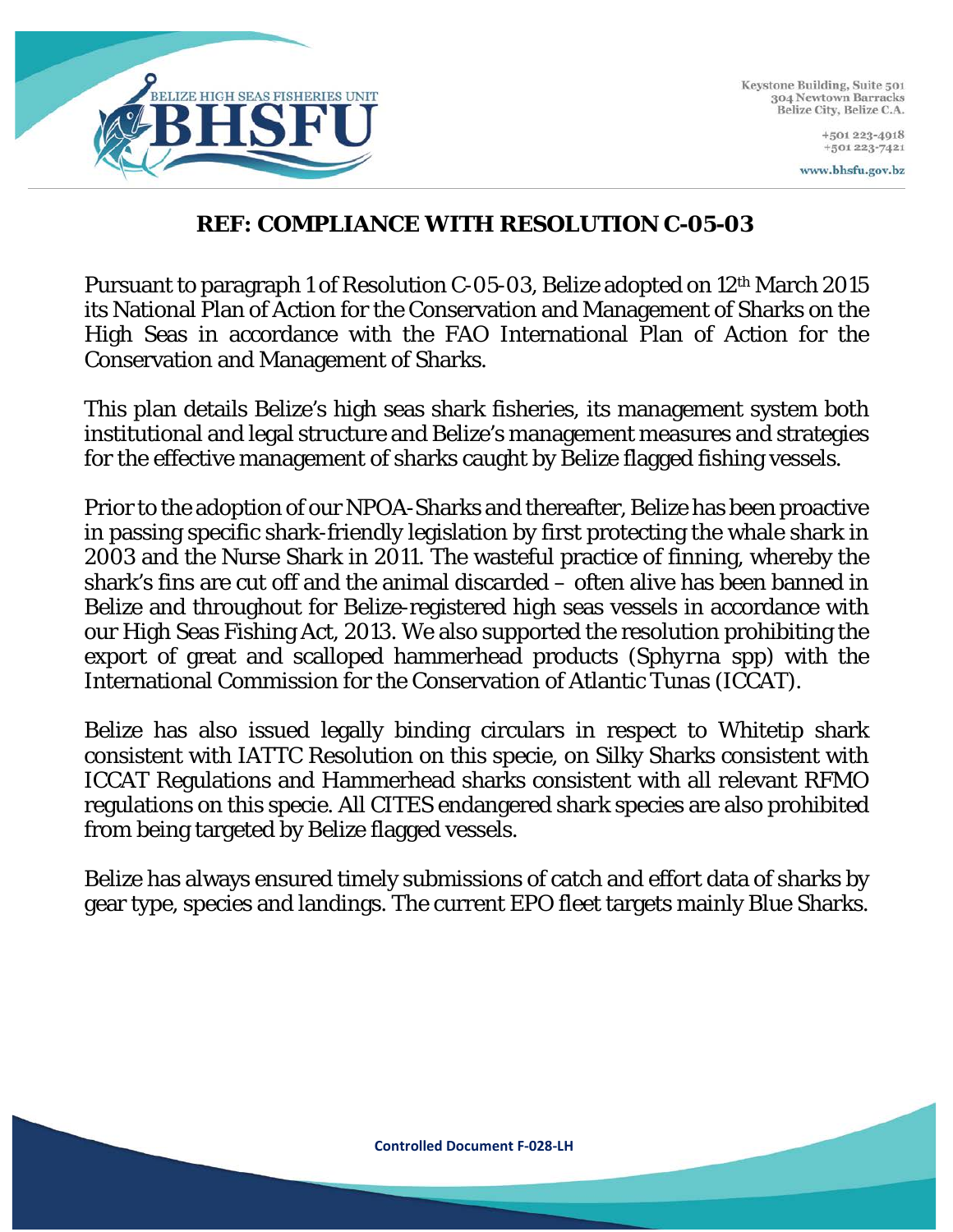#### **B E L I Z E**

# **Report on the Implementation of Resolution C-05-03 and C-16-04 14 May 2018**

Pursuant to paragraph 1 of Resolution C-05-03, Belize is pleased to advise that on 12<sup>th</sup> March 2015 we adopted our National Plan of Action for the Conservation and Management of Sharks on the High Seas in accordance with the FAO International Plan of Action for the Conservation and Management of Sharks.

This plan explicitly details Belize's high seas shark fisheries, Belize's management system both the institutional and legal structure and Belize's management measures and strategies for the effective management of sharks caught by Belize flagged fishing vessels.

Prior to the adoption of our NPOA-Sharks, Belize has been proactive in passing specific shark-friendly legislation by first protecting the whale shark in 2003 and the Nurse Shark in 2011. The wasteful practice of finning, whereby the shark's fins are cut off and the animal discarded – often alive has been banned in Belize and throughout for Belize-registered high seas vessels in accordance with our new High Seas Fishing Act, 2013. Belize also proposed the finning-ban, the move to land sharks with fins partially attached and supported the resolution prohibiting the export of great and scalloped hammerhead products (*Sphyrna* spp) with the International Commission for the Conservation of Atlantic Tunas (ICCAT). Belize has also issued legally binding circulars in respect to Whitetip shark consistent with IATTC Resolution on this specie, on Silky Sharks consistent with ICCAT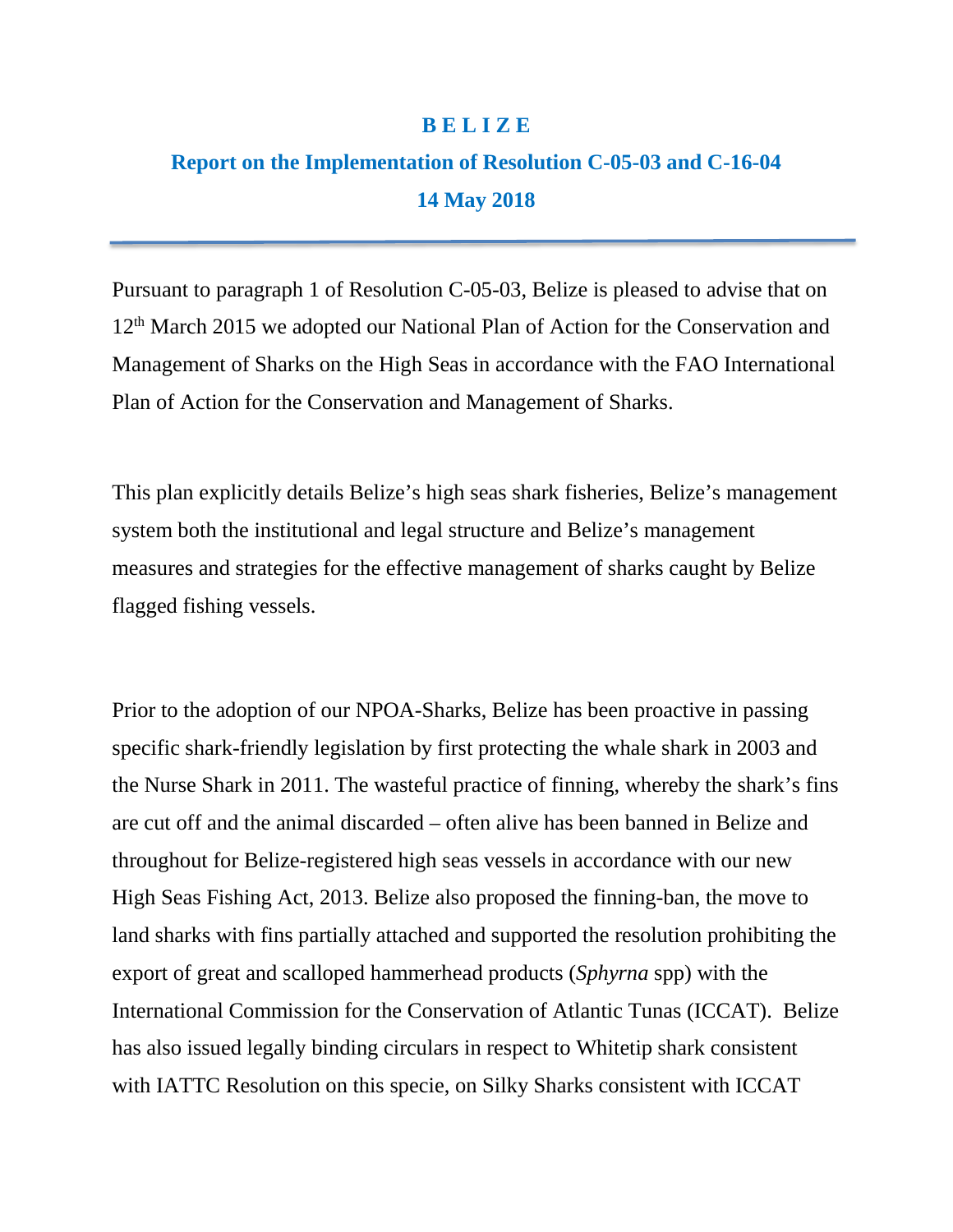Regulations on this specie and Hammerhead sharks consistent with all relevant RFMO regulations on this specie. All CITES endangered shark species are also prohibited from being targeted by Belize flagged vessels.

Belize has always ensured timely submissions of catch and effort data of sharks by gear type, species and landings. Silky sharks and blue sharks are mostly targeted by Belize vessels operating in the IATTC area and consist of small long line vessels of between 55-125 gt. Reports of our 2017 catches have already been submitted to IATTC prior to its due date.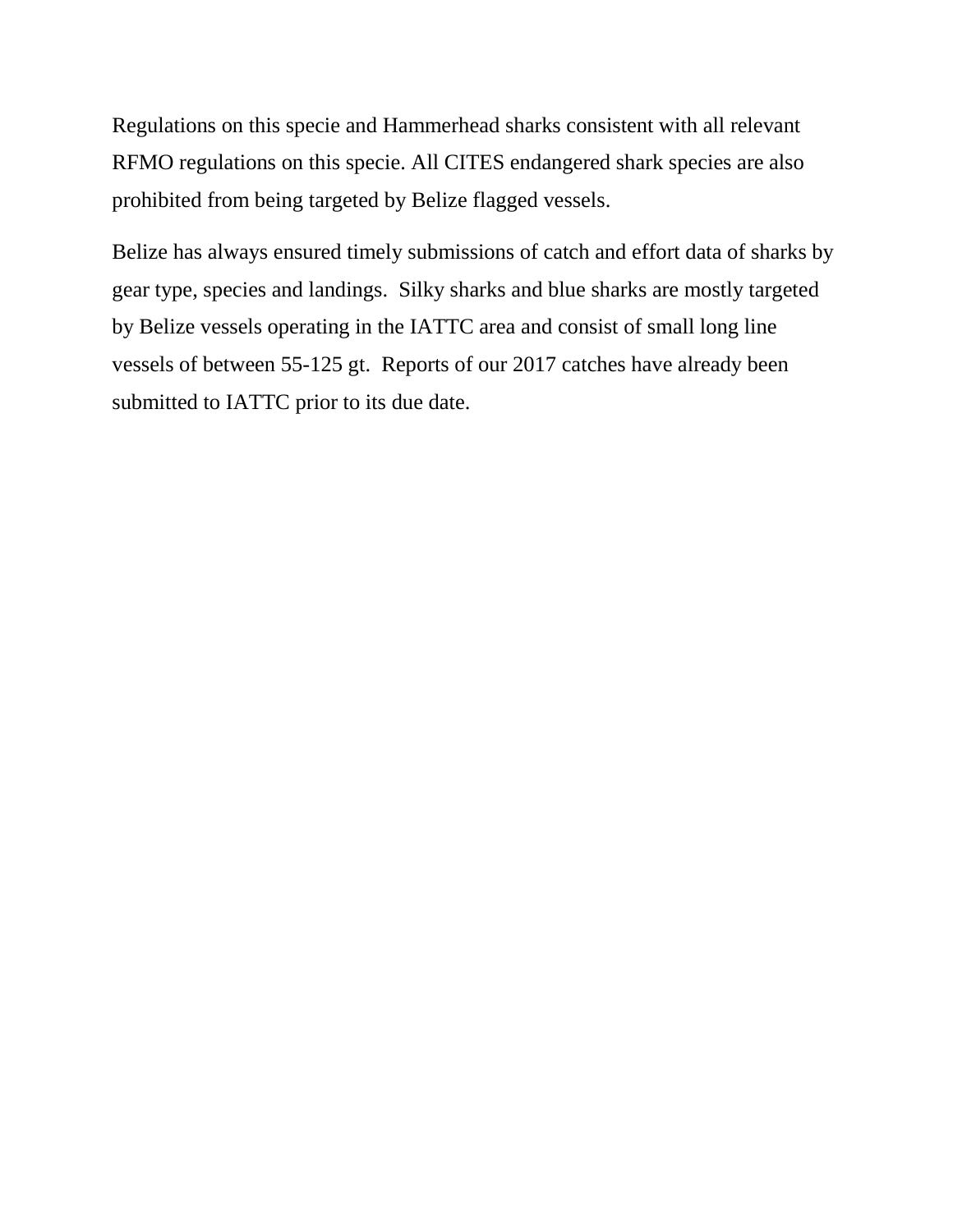#### **B E L I Z E**

# **Report on the Implementation of Resolution C-05-03 and C-16-04 12 July 2017**

Pursuant to paragraph 1 of Resolution C-05-03, Belize is pleased to advise that on 12<sup>th</sup> March 2015 we adopted our National Plan of Action for the Conservation and Management of Sharks on the High Seas in accordance with the FAO International Plan of Action for the Conservation and Management of Sharks. This plan explicitly details Belize's high seas shark fisheries, Belize's management system both the institutional and legal structure and Belize's management measures and strategies for the effective management of sharks caught by Belize flagged fishing vessels.

Prior to the adoption of our NPOA-Sharks, Belize has been proactive in passing specific shark-friendly legislation by first protecting the whale shark in 2003 and the Nurse Shark in 2011. The wasteful practice of finning, whereby the shark's fins are cut off and the animal discarded – often alive has been banned in Belize and throughout for Belize-registered high seas vessels in accordance with our new High Seas Fishing Act, 2013. Belize also proposed the finning-ban, the move to land sharks with fins partially attached and supported the resolution prohibiting the export of great and scalloped hammerhead products (*Sphyrna* spp) with the International Commission for the Conservation of Atlantic Tunas (ICCAT). Belize has also issued legally binding circulars in respect to Whitetip shark consistent with IATTC Resolution on this specie, on Silky Sharks consistent with ICCAT Regulations on this specie and Hammerhead sharks consistent with all relevant